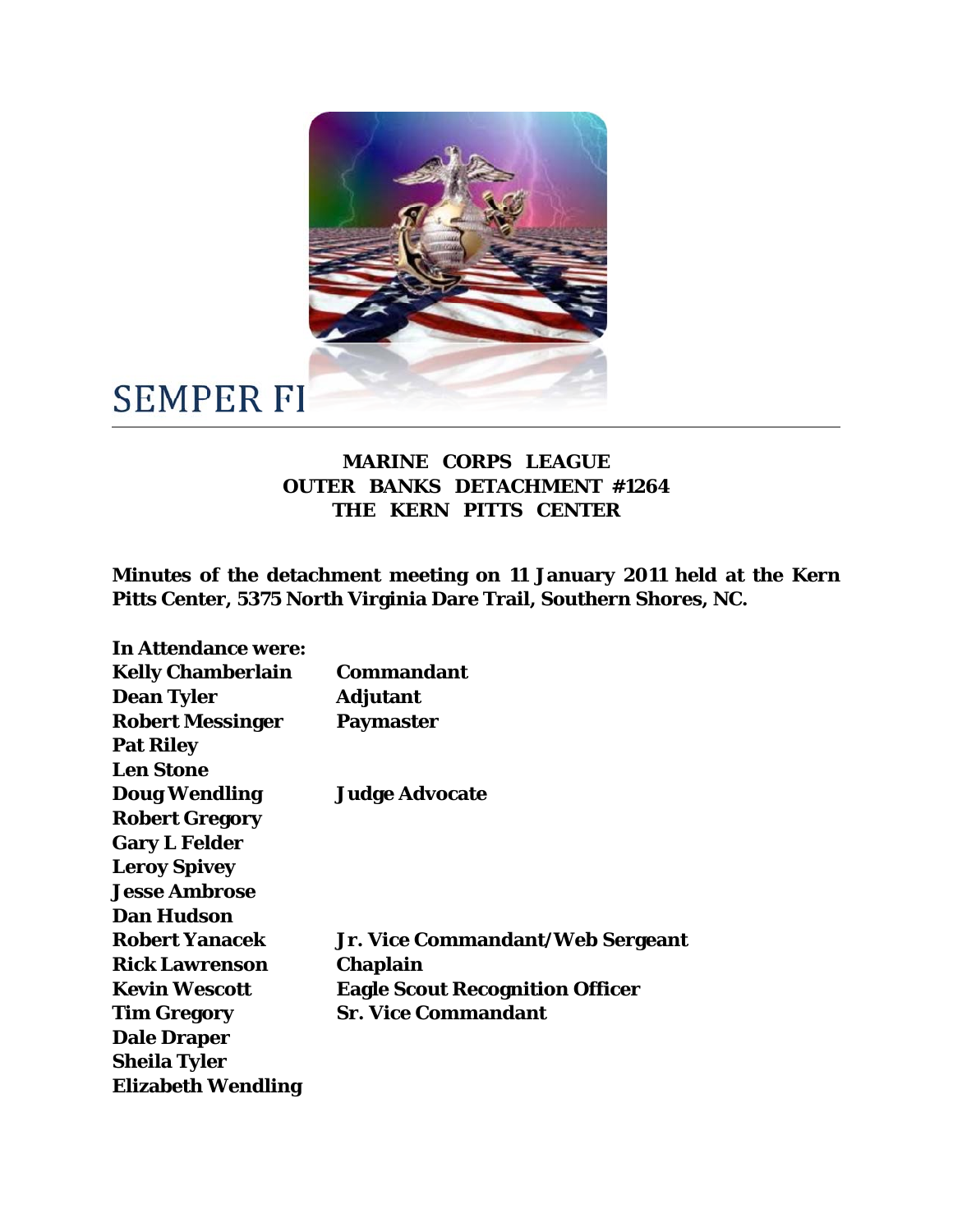**The meeting was opened by Commandant Chamberlain requesting Sergeant-At-Arms to determine that all present are qualified to be present, secure the quarters, post the colors and lead Detachment #1264 in the Pledge of Allegiance to our United States Flag at 1900.**

**Commandant Chamberlain requested the Sergeant-At-Arms to declare the meeting open for the transaction of official business.**

**Outgoing Commandant Chamberlain gave a brief year-end report and farewell message thanking the outgoing Detachment officers. This was followed by the Commandant asking the Installation Officer to take charge of the 2011 Officer Installation ceremony.**

**Installation Officer Doug Wendling directed the Sergeant-At- Arms to present the newly elected/appointed Officers for installation.**

|                         | The following newly elected Officers were presented: |
|-------------------------|------------------------------------------------------|
| <b>Dean 'Doc' Tyler</b> | <b>Commandant</b>                                    |
| <b>Robert Yanacek</b>   | <b>Sr. Vice Commandant</b>                           |
| <b>Leroy Spivey</b>     | <b>Jr. Vice Commandant</b>                           |
| <b>Dan Hudson</b>       | <b>Judge Advocate</b>                                |
|                         |                                                      |

**Appointed Officers**

| <b>Paymaster</b>                       |
|----------------------------------------|
| <b>Adjutant</b>                        |
| <b>Chaplain</b>                        |
| <b>Eagle Scout Recognition Officer</b> |
| <b>Sergeant-at-Arms</b>                |
|                                        |

**Installation Officer Wendling addressed the new Officers regarding their duties and responsibilities, and then administered the Oath of Office.**

**Following the Oath of Office, Installation Officer Wendling specifically addressed new Commandant Tyler regarding his duties and responsibilities as Commandant. He then directed the Sergeant-At- Arms to escort the new Commandant to his post. The new Commandant was formally introduced to Detachment membership.**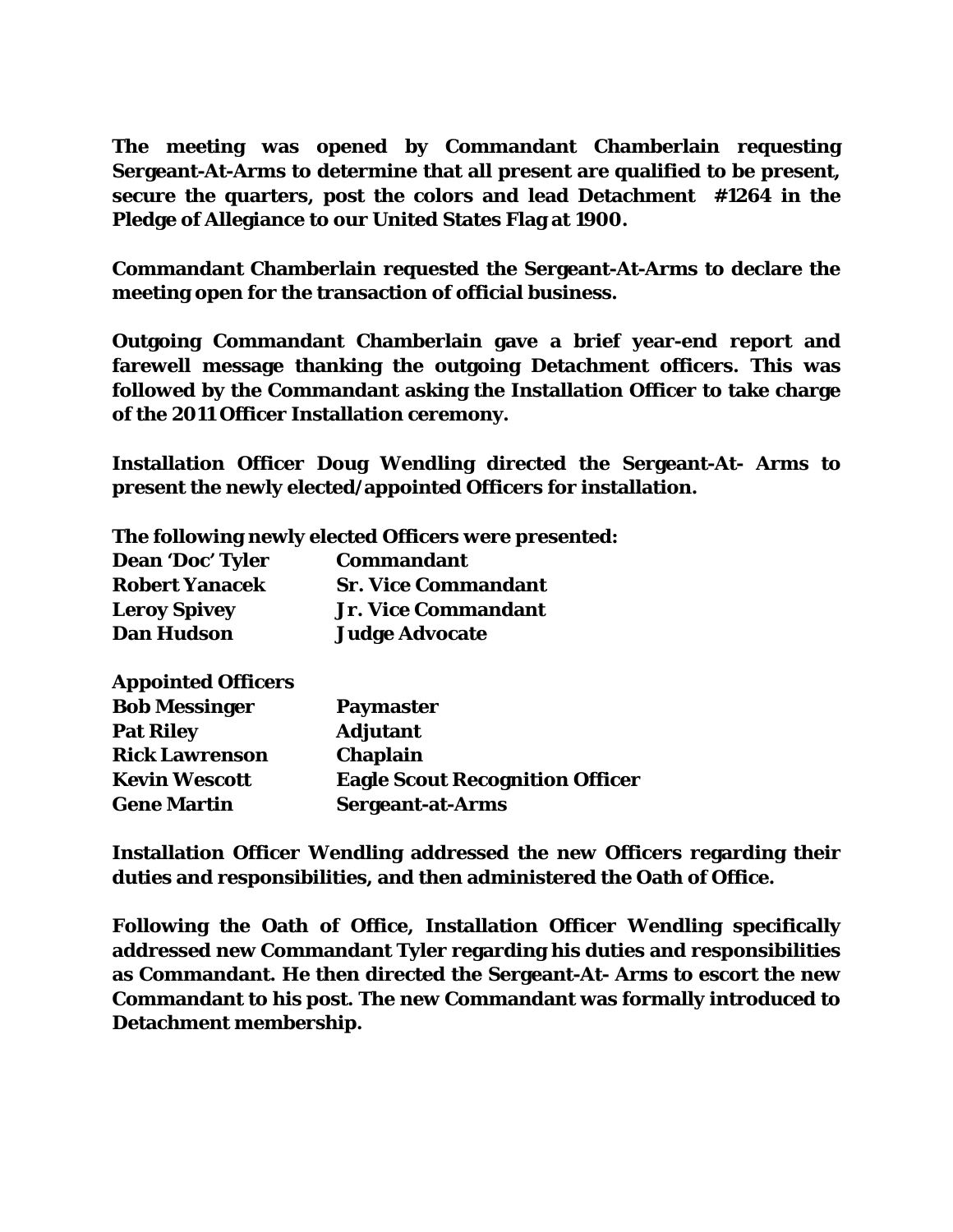**The Sergeant-At Arms, at the direction of the Installation Officer, proclaimed the Officers of the Outer Banks Detachment #1264 duly installed into office.**

**Chaplain Lawrenson led a prayer at the request of Installation Officer Wendling.**

**Installation Officer Wendling then presented Commandant Tyler with a gavel as a symbol of his authority and asked him to assume command for the remainder of the meeting.**

**Commandant Tyler addressed the Detachment membership and presented a plaque honoring outgoing Commandant Chamberlain for his service in the Marine Corps in Korea and his service in the Marine Corps League. Commandant Tyler then recognized all outgoing Detachment Officers.**

**Commandant Tyler stated that he will attend the Department NC Quarterly meeting on 15 January 2011 in Salisbury, NC.**

**The following announcements were made:**

**The next general membership will be held on 8 February 2011 at this location.**

**Kevin Wescott mentioned that a new member would be attending the next meeting.**

**Paymaster Messinger mentioned current Detachment funds of \$684.02.**

**Commandant Tyler stated that if there is no further business, we will proceed to close.**

**The Detachment was requested to stand in silent respect for all Marines who have answered The Supreme Commandant's call to Detachment Everlasting.**

**Commandant Tyler requested the Sergeant-At-Arms to retire the colors.**

**Commandant Tyler requested Chaplain Lawrenson to lead the Detachment in closing prayer**